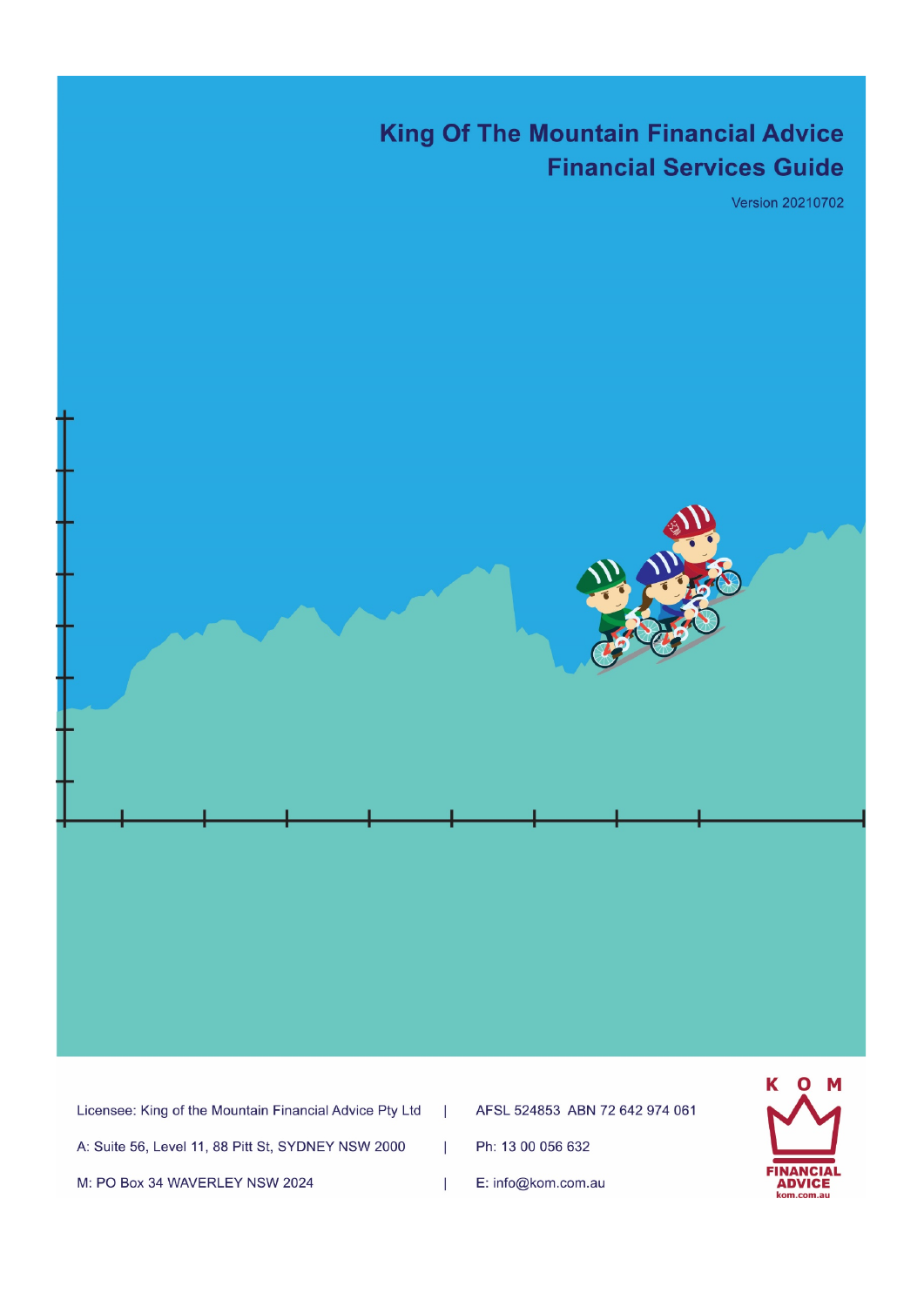# **The Purpose of this Financial Services Guide**

This Financial Services Guide (FSG) will help you decide whether to use the services that we offer. It contains information about the services we offer and their cost, which includes:

- Any conflicts of interest which may impact the services.
- How we are remunerated.
- How we deal with complaints if you are not satisfied with our services.

### **Our services**

We are authorised to provide advice and dealing services in the following areas:

- Portfolio management
- Retirement planning
- Superannuation and SMSF
- Managed investments
- Securities (direct shares)
- Deposit products
- Personal risk insurance
- Margin lending

### **Fees and Commissions**

#### *Initial Advice or Implementation Fees*

The advice preparation fee includes meeting with you, the time we take to determine our advice and the production of the Statement of Advice (SoA). It is based on the scope and complexity of advice provided to you. We will agree the fee with you before providing you with advice.

If you decide to proceed with our advice, we may charge an implementation fee for the time we spend assisting you with implementation. It may be used instead of an initial advice fee.

We will agree the fee with you before providing you with advice.

### *Annual Fees*

Our annual fees depend on the services that we provide to you. The fee may be based on a percentage (%) of your portfolio value or may be a flatfee and it is paid monthly.

Each year, we will seek your engagement on the services to be provided and the fee.

### *One-off Fees*

On occasion there may be a need to charge you a one-off advice fee or implementation fee that is over and above any annual fees you may be paying. It is based on the scope and complexity of advice provided to you. We will agree the fee with you before providing you with advice.

### *Insurance Commissions*

We may receive a one-off upfront commission when you take out an insurance policy we recommend. We may also receive a monthly commission payment for as long as you continue to hold the policy. The may vary depending on the recommended product and will be documented in the SoA or Record of Advice (RoA).

### **Not Independent**

As we may be paid a commission by insurance providers for clients commencing or holding risk insurance, advice on risk insurance is therefore not independent, impartial or unbiased.

In all other cases, we charge a fee for our advice services and do not receive commissions or other payments from product providers.

Recommendations are always made in accordance with the FASEA Code of Ethics and the best interest of our clients.

## **Other Benefits**

We may receive other benefits from product providers such as training, meals and entertainment. Details of any benefits received above \$100 will be maintained on a register which is available to you on request.

## **Adviser Remuneration**

Daniel Corbett is the owner of the practice and is remunerated through the profits that the practice makes.

## **Making a Complaint**

We endeavour to provide you with the best advice and service at all times. If you are not satisfied with our services, then we encourage you to contact us. Please call us, email us or put your complaint in writing to our office.

If you are not satisfied with our response, then you can refer your complaint to the Australian Financial Complaints Authority.

You can contact AFCA on 1800 931 678 or [www.afca.org.au.](http://www.afca.org.au/) AFCA provides a fair and independent complaint resolution service which is provided to you free of charge.

King of the Mountain Financial Advice is required to hold adequate Professional Indemnity insurance for the financial services that it and its current and past representatives provide.